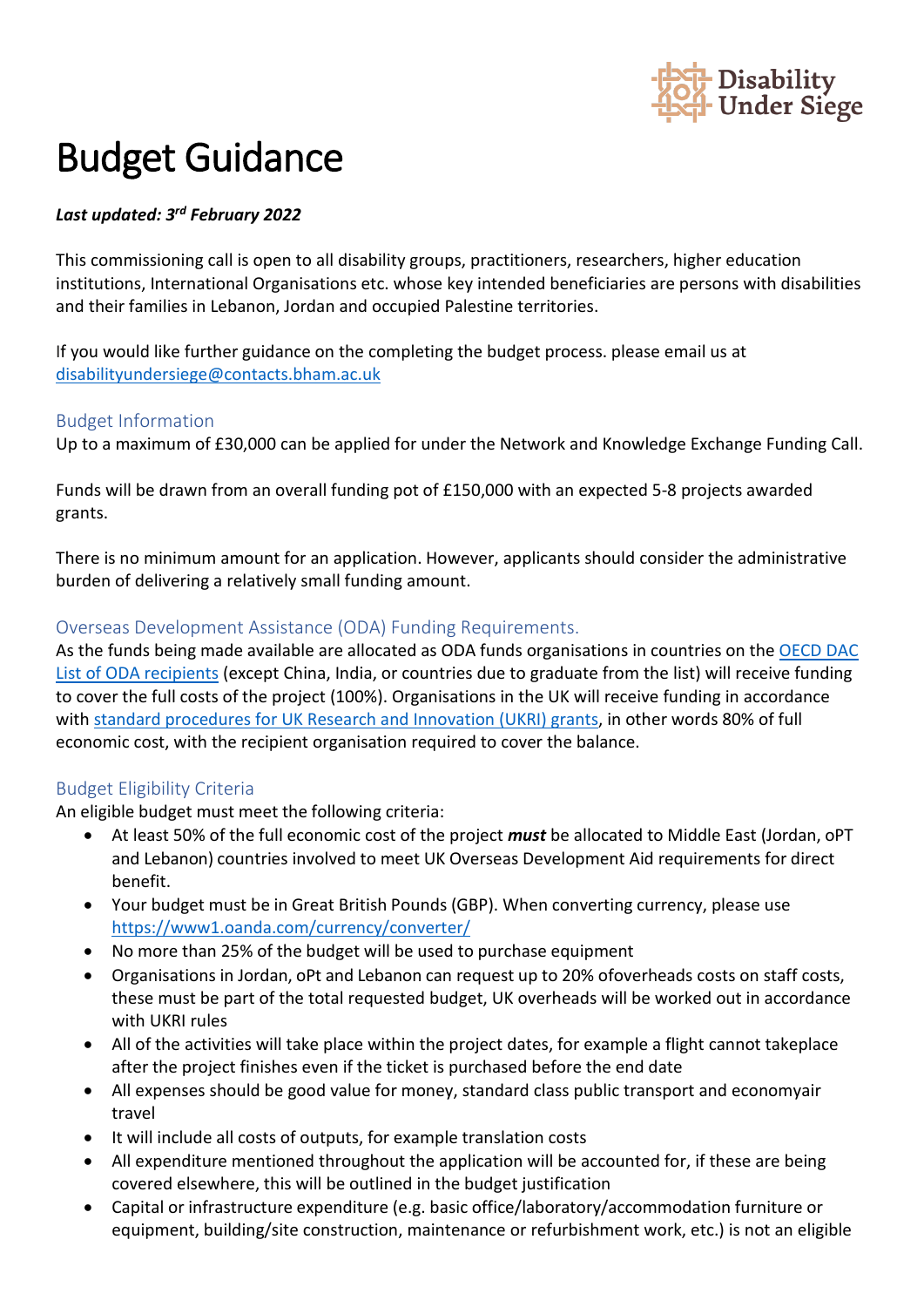

 cost under this call although additional costs incurred by existing facilities or infrastructures relating to their use as a part of the research or in the archiving of project- specific research data/outputs may be considered.

## What costs can be covered?

- • Funding to cover the time that Principal and Co-Investigators commit to the project (Research and Engagement Fund)
- Employment of a Research Assistant to help with the research (Research and Engagement Fund)
- Staff time/administration costs/expert consultancy
- • Travel, subsistence and consumables related to the research/project activity and its direct participants
- For events or performance-related activities eg venue hire, refreshments, printing, translation and interpretation costs
- • Visual and performative artistic tools needed for collaboration in the funded project (i.e., materials for art related projects).
- Data and Digital Technology Costs
- Workshop or training fees
- Indirect costs (overheads) associated with the project (maximum 20% of total award).

# What costs cannot be covered?

- Capital or infrastructure expenditure (e.g., basic office/ laboratory / accommodation furniture or equipment, building/ site construction, maintenance or refurbishment work, improvements to digital connective infrastructure, etc.)
- Where possible accessible venues and facilities should be selected; please note that infrastructure costs cannot be requested for example to make structural alterations to venues for improved accessibility.
- Fees for undergraduate or postgraduate courses
- Costs for activities already outlined in the original grant proposal
- Activities that show no clear connection to the applicant's original proposal
- First class travel costs or priority visa fees
- Trips which show no real outputs for professional development
- Applications made on behalf of applicants without the applicants' agreement
- Costs for activities that don't adhere to ODA Compliance
- Any activities that undermine the goal of human rights for all
- Any activities that involve the tobacco industry
- Institutional indirect costs cannot be claimed by those out with DAC listed countries
- is required specifically and primarily or solely for the proposed research activity and/or where this evidence the above through the provision of appropriate policies, procedures and audited financial statements. Forany additional guidance please contact us at • equipment purchases under £10,000 should only be considered where significant use of equipment is more Please be advised that if your project is chosen for funding that you will be required to [disabilityundersiege@contacts.bham.ac.uk.](mailto:disabilityundersiege@contacts.bham.ac.uk)

# Financial Stability

 In order to ensure the greatest chance of success for the project the Lead Organisation applying for funds should be able to: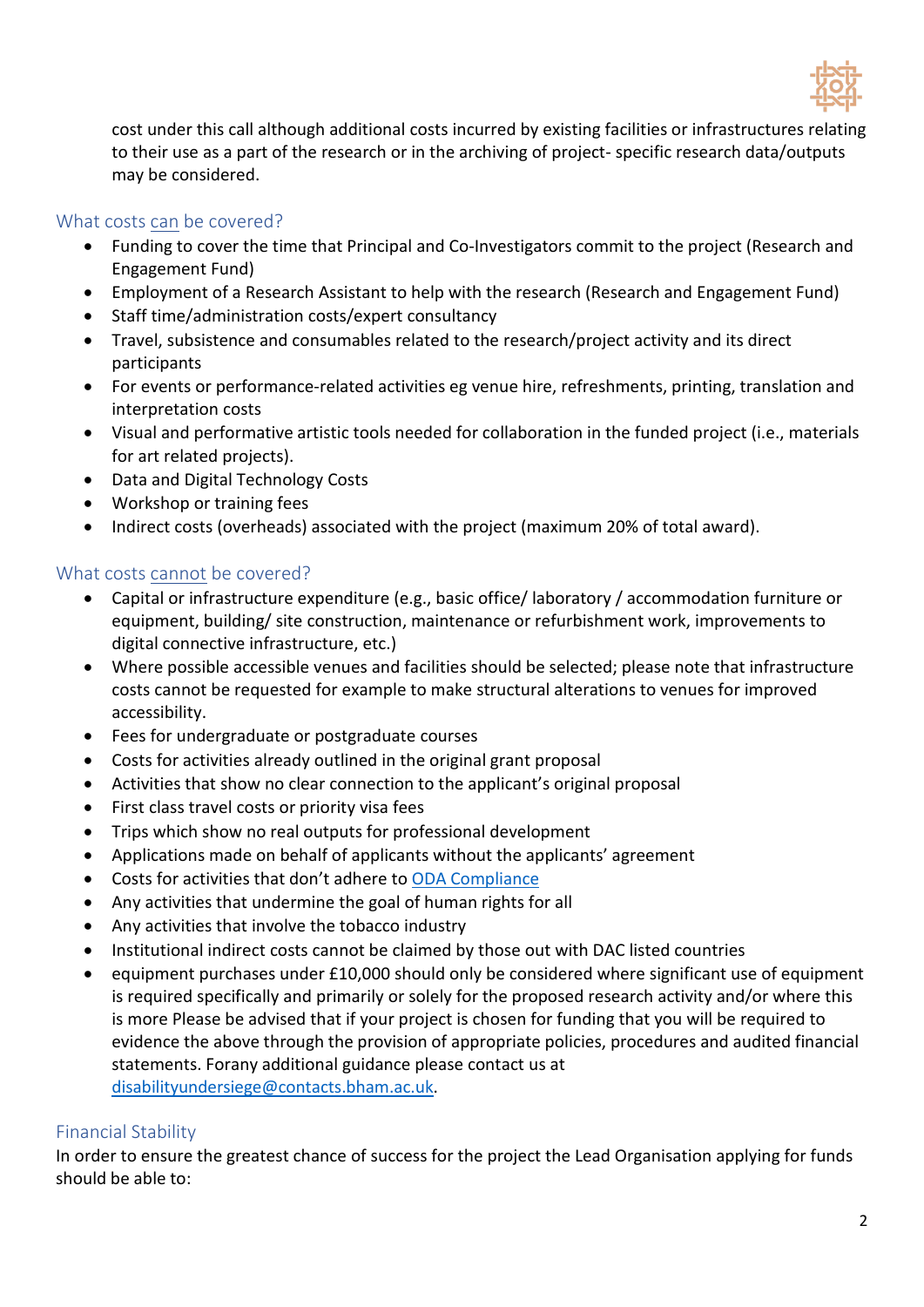

- • demonstrate that they are financially stable and have robust assurance around managingand accounting for grant funding;
- • have a bank account that is in its legal name and that can be reconciled to theappropriate finance management system;
- • have a basic finance management system that can be used to reconcile the bank account, to record all cash and payments ensuring that all transactions can be individuallyidentified and provides suitable storage for supporting documentation;
- • have satisfactory procedures in place for making payments for per diem, travel advancesor review of receipts and subsequent reimbursement of expenses for approved official travel.

#### Budget Formats

 USD please use the latest exchange rates to convert to £GBP. A reliable source can be found here: • All budgets should be completed using £GBP. If your budget planning occurs in a local currency or [https://www1.oanda.com/currency/converter/.](https://www1.oanda.com/currency/converter/)

 Depending upon if you are applying in the UK or international you will be asked in the Application Form to complete a different budget. Please delete, or leave blank the budget template you are NOT utilising. You may make additional headings in the budget tables where necessary to provide more detailed information.

| <b>Fund Heading</b>           | Cost(f) | <b>Justification</b> |
|-------------------------------|---------|----------------------|
| <b>Staff Costs</b>            |         |                      |
| Principal Investigator        |         |                      |
| Co-Investigator(s)            |         |                      |
| Administrative staff          |         |                      |
| Sub Total                     | £0.00   |                      |
| <b>Other Costs</b>            |         |                      |
| Travel and subsistence        |         |                      |
| Equipment                     |         |                      |
| User/carer involvement        |         |                      |
| Practitioner involvement      |         |                      |
| Knowledge exchange activities |         |                      |
| Consumables                   |         |                      |
| <b>Other Costs</b>            |         |                      |
| Sub Total                     | £0.00   |                      |
| <b>Overheads</b>              |         |                      |
| Overhead (20% maximum)        |         |                      |
| Sub Total                     | £0.00   |                      |
|                               |         |                      |
| <b>Total Project Costs</b>    | £0.00   |                      |

## **Table A: For International Applicants**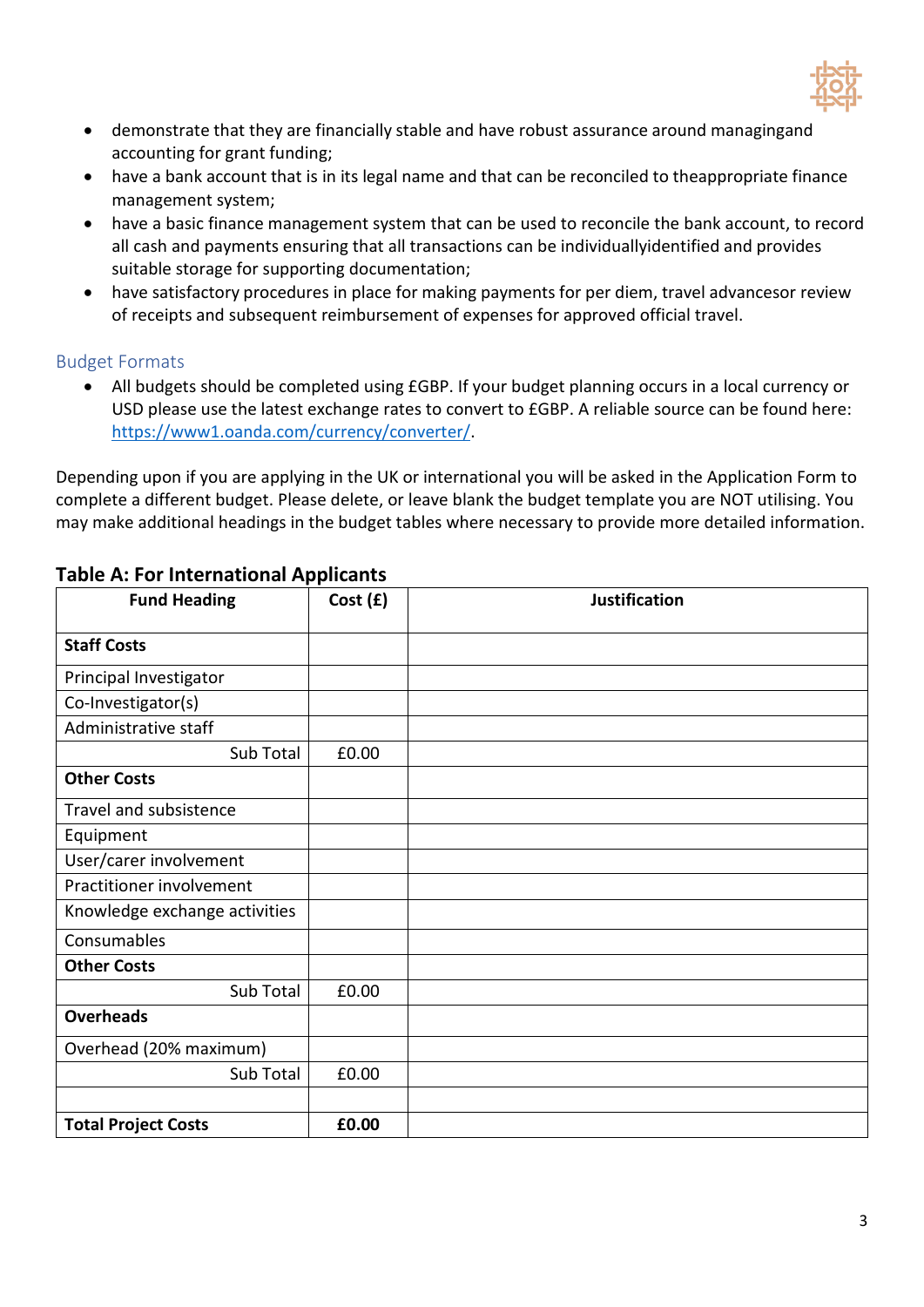

# **Table B: For UK HEI Applicants**

*Please see Eligibility Criteria in Call Description and Eligibility supporting document regarding eligible non-HEI UK applicants. All eligible UK organisations to use the below Budget table.* 

| <b>Fund Heading</b>             | Full<br>economic | <b>AHRC</b><br><b>Network</b> | <b>Justification</b> |
|---------------------------------|------------------|-------------------------------|----------------------|
|                                 | cost (100%)      | contribution                  |                      |
| <b>Directly Incurred</b>        |                  |                               |                      |
| <b>Staff</b>                    |                  |                               |                      |
| <b>Travel and Subsistence</b>   |                  |                               |                      |
| Equipment                       |                  |                               |                      |
| <b>Other Costs</b>              |                  |                               |                      |
| Sub Total                       | £0.00            | £0.00                         |                      |
| <b>Directly Allocated</b>       |                  |                               |                      |
| Investigators                   |                  |                               |                      |
| <b>Estates Costs</b>            |                  |                               |                      |
| <b>Other Directly Allocated</b> |                  |                               |                      |
| Sub Total                       | £0.00            | £0.00                         |                      |
| <b>Indirect Costs</b>           |                  |                               |                      |
| <b>Indirect Costs</b>           |                  |                               |                      |
| Sub Total                       | £0.00            | £0.00                         |                      |
| <b>Exceptions</b>               |                  |                               |                      |
| (International Costs)           |                  |                               |                      |
| Co-Investigators                |                  |                               |                      |
| <b>Other Staff</b>              |                  |                               |                      |
| <b>Travel and Subsistence</b>   |                  |                               |                      |
| <b>Other Costs</b>              |                  |                               |                      |
| Overhead (20% maximum)          |                  |                               |                      |
| Sub Total                       | £0.00            | £0.00                         |                      |
|                                 |                  |                               |                      |
| <b>Total Project Costs</b>      | £0.00            | £0.00                         |                      |

#### Budget Definitions

 **Directly Incurred Costs:** These are costs that are explicitly identifiable as arising from the conduct of a project, are charged as the cash value actually spent and are supported by an audit record. They include:

- • Staff: payroll costs requested for staff, full or part-time, who will work on the project and whose time can be supported by a full audit trail during the life of the project.
- where these are required by the nature of the work. • Travel and Subsistence: funds for travel and subsistence for use by staff who work on the project

 **Other Costs**: Costs of other items dedicated to the project, including consumables, books, survey fees, purchase/hire of vehicles, publication costs or recruitment and advertising costs for staff directly employed on the project. Items of equipment costing less than £10,000 should also be included under this heading.